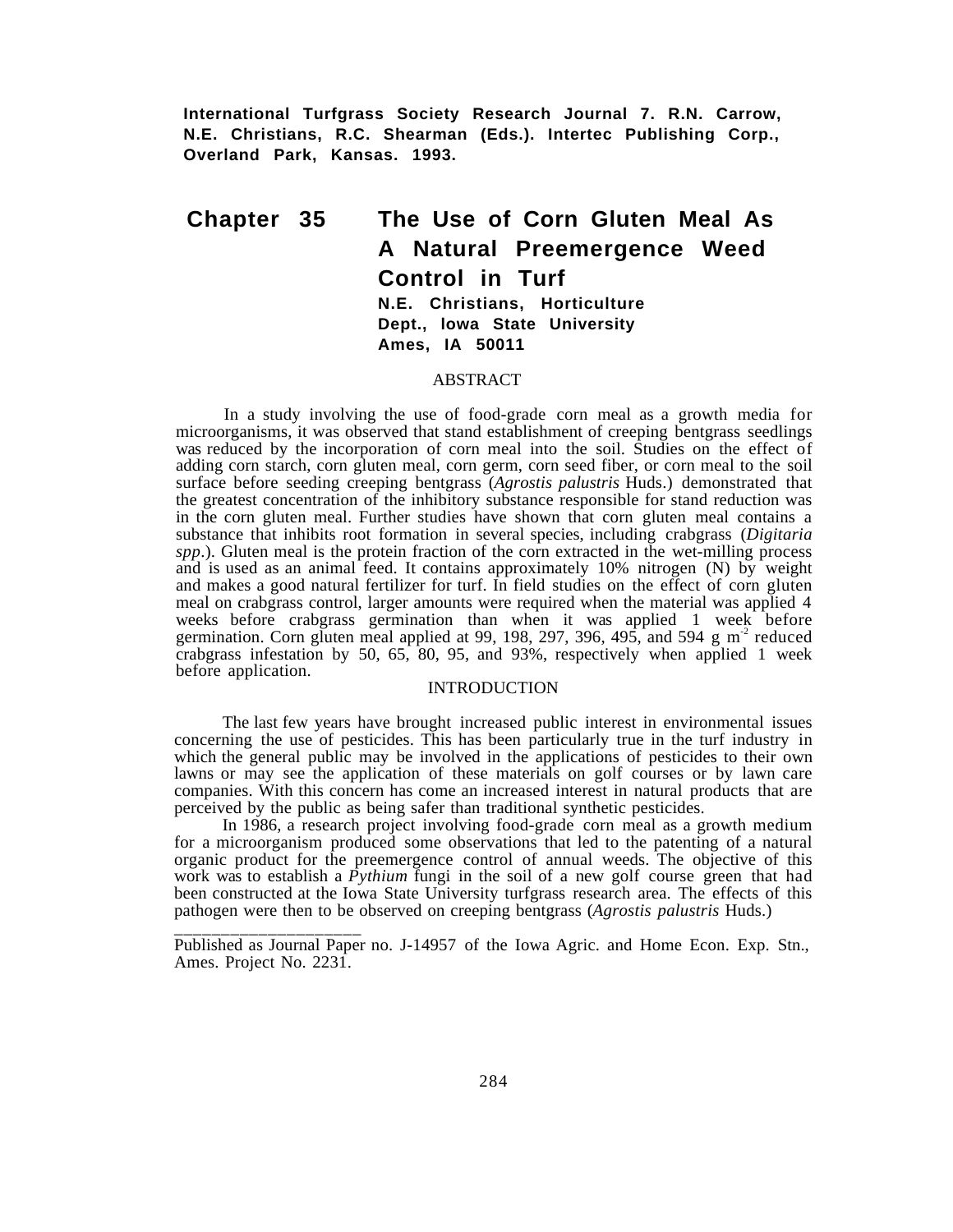that was to be seeded on the infested soil.

*Pythium* was cultured in the laboratory for several weeks on corn meal and then taken to the field area where it was placed on the surface and tilled into a 7.5 to 10 cm depth of the soil. In addition to the inoculated corn meal plots, plots of the same size were treated with fresh corn meal that had not been treated with *Pythium.* The same total amount of corn meal was used in each treatment. A third 'control' plot to which no corn meal was applied also was included. Three cultivars of creeping bentgrass were then seeded in strips over the top of the plots.

The attempt to establish *Pythium* in the treated plots was a failure and normal germination of creeping bentgrass occurred in those areas. Normal germination also was observed in the control plots. But establishment was greatly reduced in the plots that had received the fresh corn meal. The reason for the inhibition was uncertain. One possible explanation was that there was some type of organic compound contained in the fresh corn meal that was destroyed by the activity of the fungal organism. To test this, a series of studies were conducted, the objectives of which were to determine if some component of corn meal was capable of reducing seeding establishment of plant species.

## MATERIALS AND METHODS

STUDY I. A greenhouse trial was conducted to compare the effects of corn meal, corn starch, corn gluten meal, corn germ, and corn seed fiber on the germination of creeping bentgrass. The soil used in the study was a Nicollet (fine-loamy mixed mesic Aquic Hapludoll) that contained 23 g kg<sup>-1</sup> organic matter, 26 kg P ha<sup>-1</sup>, and 105 kg K ha<sup>-1</sup> and had a Ph of 7.1. Based on Iowa State University soil test interpretation, this is sufficient P and moderate to low K. The soil was placed in  $785 \text{- cm}^3$  pots, with a 103-cm<sup>2</sup> surface area. Each pot was seeded with 0.1 g of creeping bentgrass seed. The five corn fractions were applied at 0, 680, 1,360, and  $2,720 \text{ g m}^2$  to the soil surface. The study was conducted as a randomized complete block with a factorial arrangement of corn fractions and levels of application. Each treatment was replicated four times. The pots were placed on a mist bench and maintained in a moist condition for 14 days until germination was complete. The pots were then moved to a greenhouse bench and maintained for 28 days. During the 28-day period, the surface of the pots was allowed to dry and all pots were then irrigated uniformly with 100 ml distilled water per pot. Data were collected on the number of live plants following recovery from the single application of water. An analysis of variance was performed on the data.

STUDY II. The second greenhouse study was designed to evaluate a larger number of treatment levels and to compare the effect of corn gluten meal with the effect of a commercially available, natural-organic turf fertilizer, Milorganite®, a 6-2-0 material produced by the Milwaukee Metropolitan Sewerage Dist., Milwaukee, WI. The target species in study II was large crabgrass *(Digitaria sanguinalis* L. Scop.), which was seeded on the surface of the pots at 0.3 g per pot. The corn gluten meal or Milorganite<sup>®</sup> was applied to the surface of the pots at levels 0, 194, 388, 582, 776, 970, and 1,164 g m<sup>-2</sup>, in three replications. The soil, pots, statistical design, and protocol used in study I were used in the second study. Data were collected on the number of live plants at termination of the investigation and analysis of variance was performed on the data.

STUDY III. Study III was a field study to compare corn gluten meal as a nitrogen (N) source for turf with urea and two commercially available, natural organic fertilizer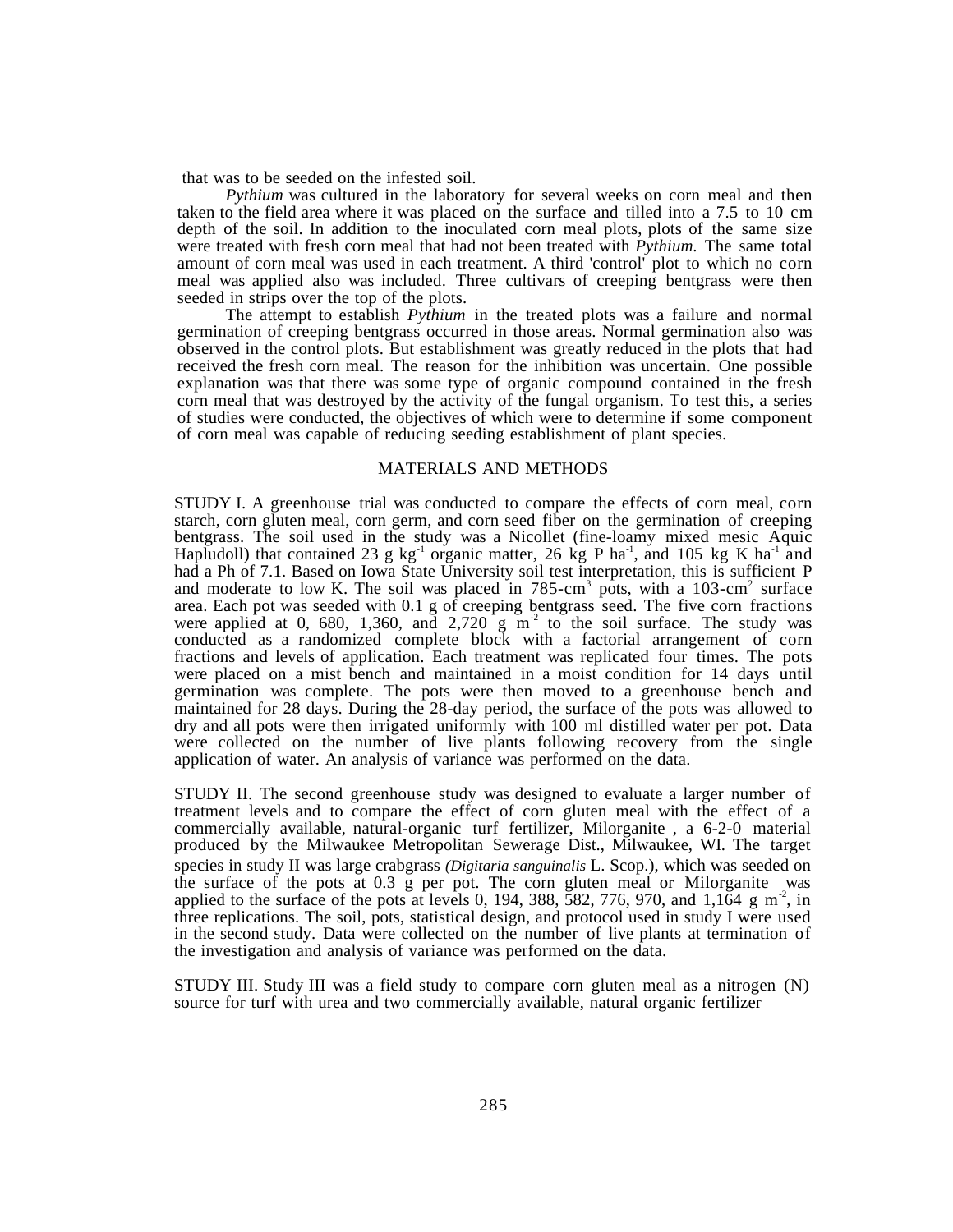materials from Ringer Corporation of Minneapolis, MN: Turf Restore® and Greens Restore<sup>®</sup>. Corn gluten meal contains 10% N and negligible amounts of phosphorus and potassium. Turf Restore<sup>®</sup> has a 10-2-6 analysis and the Greens Restore<sup>®</sup> has a 6-1-3 analysis. The materials were applied to 4.7-m<sup>-2</sup> plots of Glade Kentucky bluegrass *(Poa*) *pratensis* L.) in 1988 at N application levels ranging from 24.5 to 98 kg ha<sup>-1</sup> (Table 3). The study was conducted as a randomized complete block with 3 replications. Quality ratings, evaluating color, density, and uniformity were made weekly on a scale of 9 to 1; 9 = best quality,  $\vec{6}$  = acceptable, and 1 = poorest quality. Data from the second year of the study are presented (Table 3).

STUDY IV. In study IV, corn gluten meal was taken to the field to test its efficacy on crabgrass establishment in Kentucky bluegrass turf. Field studies were conducted at the Iowa State University Horticulture research station in 1988 and 1991. The study area has a Nicollet soil of the same type used in the greenhouse studies. In 1988, corn gluten meal was surface applied to  $2.3 \text{ m}^2$  plots at 0, 198, 396, 594, 792, or 990 g m<sup>-2</sup> approximately 4 wk before crabgrass germination in the spring. In 1991, corn gluten meal was surface applied to  $2.\overline{3}$  m<sup>-2</sup> at 0, 99, 198, 297, 396, 495, or 594 g m<sup>-2</sup>, approximately 1 wk before crabgrass germination. Both studies were conducted as randomized complete blocks with three replications. Data were collected on the reduction of crabgrass infestation in both studies and analyses of variance were performed on the data.

## RESULTS AND DISCUSSION

STUDY I. The corn starch, corn germ, corn seed fiber, and the corn meal slightly Table 1. Effects of five corn components on the establishment of creeping

|                                                 | Component   |                  |                                   |                    |           |  |  |  |
|-------------------------------------------------|-------------|------------------|-----------------------------------|--------------------|-----------|--|--|--|
| Level                                           | Corn starch | meal             | Corn gluten Corn germ             | Corn seed<br>fiber | Corn meal |  |  |  |
| $-g \, \text{m}^{-2}$                           |             |                  | --plant number dm <sup>-2</sup> - |                    |           |  |  |  |
| $\theta$                                        | 195         | 211              | 176                               | 150                | 181       |  |  |  |
| 680                                             | 142         | 30               | 145                               | 148                | 178       |  |  |  |
| 1,360                                           | 110         | $\boldsymbol{0}$ | 140                               | 161                | 148       |  |  |  |
| 2,720                                           | 131         | $\theta$         | 123                               | 167                | 115       |  |  |  |
| Source                                          | d.f.        | <b>ANOVA</b>     | $\overline{\mathrm{M.S.}}$        | Pr > F             |           |  |  |  |
| Rep                                             | 3           |                  | 2,633                             | 0.0794             |           |  |  |  |
| Component                                       | 4           |                  | 28,078                            | 0.0001             |           |  |  |  |
| Level                                           | 3           |                  | 25,480                            | 0.0001             |           |  |  |  |
| Component * Level                               | 12          |                  | 7,557                             | 0.0001             |           |  |  |  |
| Error                                           | 57          |                  | 1,108                             |                    |           |  |  |  |
| LSD 0.05 for the comparison of all means $= 47$ |             |                  |                                   |                    |           |  |  |  |

bentgrass seedlings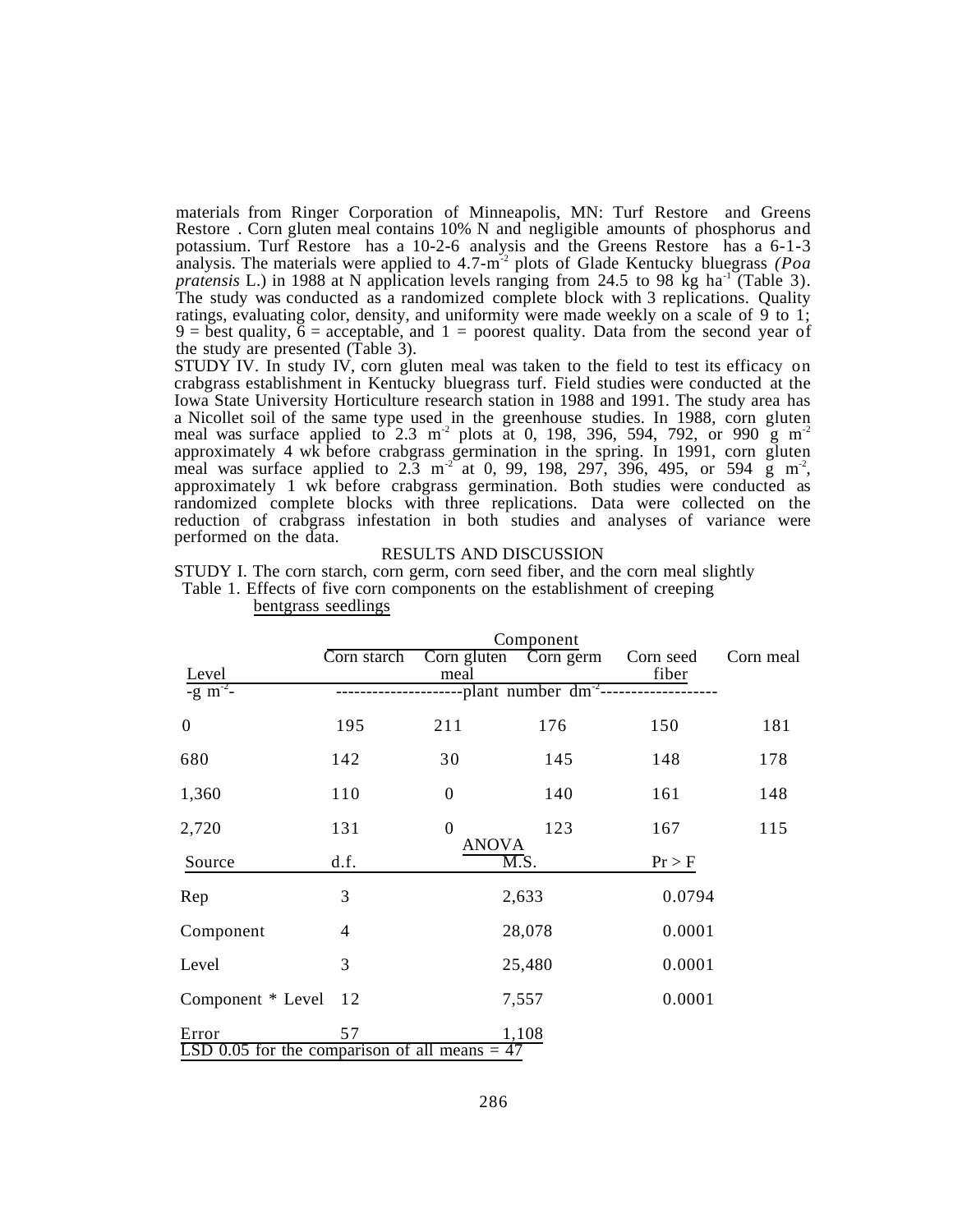reduced the establishment of the creeping bentgrass at the greatest levels of application (Table 1), likely due to a mulching effect. But, the inhibitory effect observed in the original field study was clearly present in the pots treated with corn gluten meal in which creeping bentgrass establishment was reduced 86% at the 680 g  $m<sup>2</sup>$  level and completely stopped establishment at the higher levels. Observations during the study revealed that the corn gluten meal had a growth-regulating effect on the root system of bentgrass. As the level of application increased, root inhibition increased. Shoot development was observed to be normal at all levels of corn gluten meal application. At lethal doses, no root system developed and plants died when drying of the soil occurred.

STUDY II. In study II, corn gluten meal reduced crabgrass establishment by 63, 77, and 95% at the 194, 388, and 582 g m<sup>-2</sup> levels, respectively (Table 2). It completely stopped crabgrass establishment at greater concentrations. The same growth regulating effect observed on the creeping bentgrass also was observed on the crabgrass. Milorganite also reduced crabgrass establishment, but no inhibitory effect was observed on rooting with this material and the reduction was likely due to a mulching effect.

|                                   | Material                          | $\frac{1}{2}$ corrected the construction of crackings becomings. |        |  |  |  |  |  |  |
|-----------------------------------|-----------------------------------|------------------------------------------------------------------|--------|--|--|--|--|--|--|
| Level                             | Corn gluten meal                  | Milorganite.                                                     |        |  |  |  |  |  |  |
| $-$ g m <sup>-2</sup> --          | -------plant number $dm^{-2}$ --- |                                                                  |        |  |  |  |  |  |  |
| $\overline{0}$                    | 94                                |                                                                  | 101    |  |  |  |  |  |  |
| 194                               | 35                                |                                                                  | 93     |  |  |  |  |  |  |
| 388                               | 22                                |                                                                  | 77     |  |  |  |  |  |  |
| 582                               | 5                                 |                                                                  | 55     |  |  |  |  |  |  |
| 776                               | 0                                 |                                                                  | 41     |  |  |  |  |  |  |
| 970                               | 0                                 |                                                                  | 21     |  |  |  |  |  |  |
| 1,164                             |                                   |                                                                  | 13     |  |  |  |  |  |  |
| <b>ANOVA</b>                      |                                   |                                                                  |        |  |  |  |  |  |  |
| Source                            | d.f.                              | M.S.                                                             | Pr > F |  |  |  |  |  |  |
| $\overline{\text{Rep}}$           | 2                                 | 13                                                               | 0.7999 |  |  |  |  |  |  |
| Material                          |                                   | 13,752                                                           | 0.0001 |  |  |  |  |  |  |
| Level                             | 6                                 | 6,882                                                            | 0.0001 |  |  |  |  |  |  |
| Material * Level                  | 6                                 | 728                                                              | 0.0001 |  |  |  |  |  |  |
| Error<br>$\overline{\phantom{a}}$ | 24                                | 59                                                               | 0.0001 |  |  |  |  |  |  |

Table 2. Comparison of the effects of treated sewage sludge (Milorganite®) and corn gluten meal on the establishment of crabgrass seedlings.

LSD 0.05 for the comparison of all means  $= 13$ 

STUDY III. Quality-ratings made on 'Glade' Kentucky bluegrass plots treated with corn gluten meal, urea, Turf Restore , or Greens Restore during a 13-wk period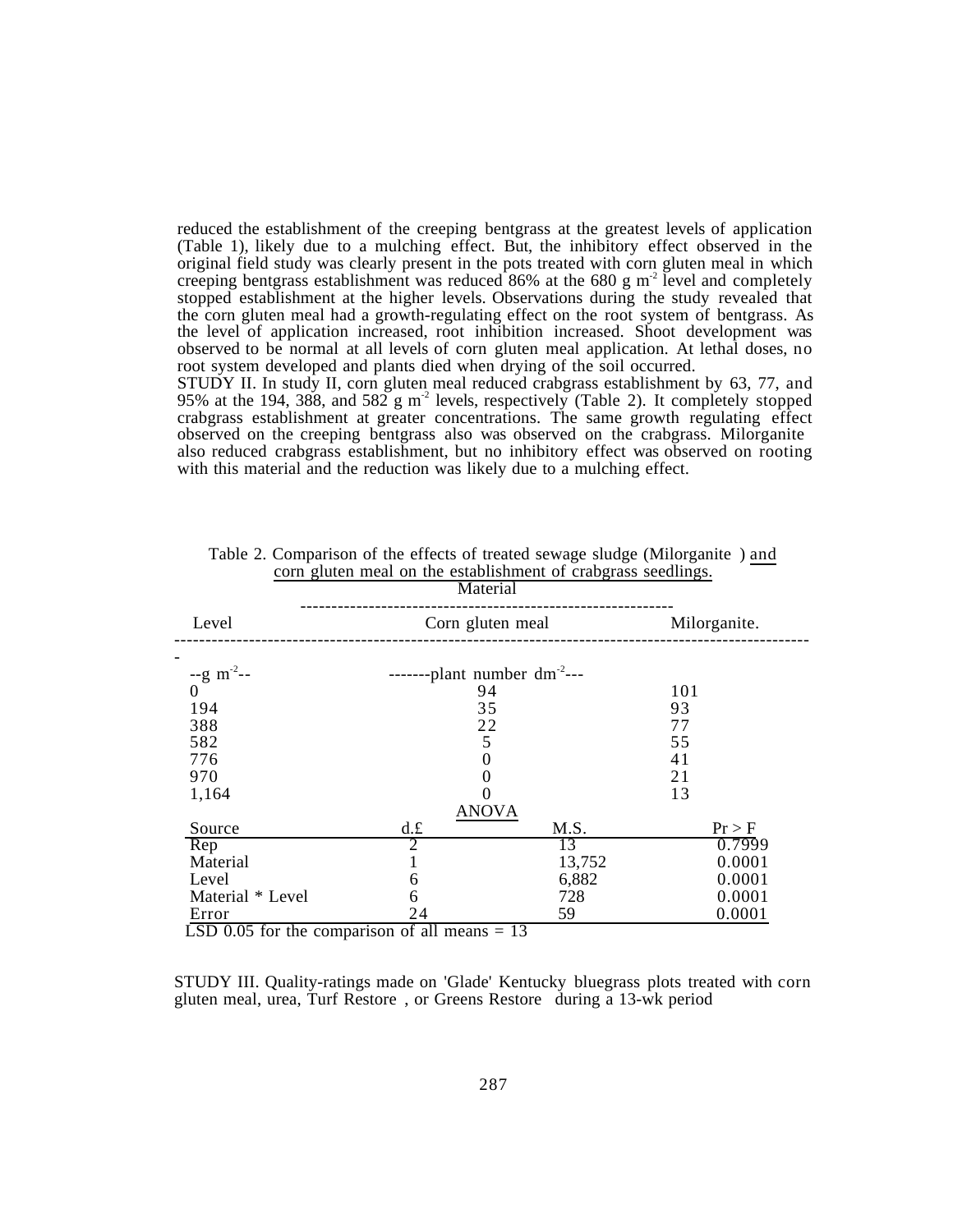demonstrated that corn gluten meal can serve as a reliable source of N for turf (Table 3). It was slower to release N than urea at equivalent application levels, but maintained a better quality rating in the 11th and 12th wk of the study. Its N release was very similar to the other two natural organic materials. Several other trials comparing corn gluten meal with other fertilizer materials under the coded name 'ISU Exp.' can be found in the Iowa Turfgrass Research Report (Agnew and Kassmeyer, 1991 a and b).

| fertilizers<br><b>Treatment</b><br>Mean | R ate                     | $\mathbf{1}$   | $\overline{2}$     | 3                   | $\overline{\mathbf{4}}$ | 5                  | 6 | Week<br>$7^{\circ}$ | 8                   | $\boldsymbol{9}$ | 10               | 11 | 12               | 13               |              |
|-----------------------------------------|---------------------------|----------------|--------------------|---------------------|-------------------------|--------------------|---|---------------------|---------------------|------------------|------------------|----|------------------|------------------|--------------|
|                                         | $-$ kg N ha <sup>-1</sup> |                |                    | ------------------- |                         | ---Quality rating- |   |                     |                     |                  |                  |    |                  |                  |              |
| Urea                                    | 245                       | $\overline{7}$ | 6                  | 6                   | 6                       | 6                  | 7 | 7                   | 7                   | 7                | 6                | 8  | 8                | 8                | 7            |
| Urea                                    | 490                       | 8              | 8                  | $\overline{7}$      | 6                       | $\overline{7}$     | 8 | 8                   | 8                   | 8                | 8                | 8  | 8                | 9                | 8            |
| <b>Turf Rest</b>                        | 72.0                      | $\overline{7}$ | 6                  | $\overline{7}$      | $\overline{7}$          | 8                  | 9 | 8                   | 8                   | 9                | 9                | 8  | $\boldsymbol{9}$ | $\boldsymbol{9}$ | 8            |
| <b>Turf Rest</b>                        | 980                       | 8              | 6                  | 7                   | 8                       | 9                  | 9 | 9                   | 9                   | 9                | $\boldsymbol{9}$ | 9  | $\boldsymbol{9}$ | 9                | 8            |
| Greens<br>Restore                       | 40 0                      | $\overline{7}$ | 6                  | 6                   | $\overline{7}$          | $\overline{7}$     | 8 | $\overline{7}$      | 8                   | $\overline{7}$   | $\overline{7}$   | 8  | 9                | 9                | 8            |
| Corn Glut.<br>Meal                      | 490                       | $\overline{7}$ | 6                  | 6                   | $\overline{7}$          | 8                  | 8 | 8                   | 8                   | $\overline{7}$   | 8                | 9  | $\boldsymbol{9}$ | $\boldsymbol{9}$ | 8            |
| Corn Glut.<br>Meal                      | 980                       | $\overline{7}$ | 8                  | 8                   | 8                       | 9                  | 9 | 9                   | 9                   | 9                | $\boldsymbol{9}$ | 8  | $\boldsymbol{9}$ | $\boldsymbol{9}$ | 9            |
| <b>LSD 005</b><br>$\sim$                |                           |                | 6<br>$\sim$ $\sim$ | 7                   | 6                       | 7                  | 5 | 7                   | 10<br>$\sim$ $\sim$ | 9                | 8                | 8  | 7                | 4                | $\mathbf{2}$ |

**Table 3 Visual quality' r atings comp aring corn gluten meal to urea and 2 natural organic**

**' Quality based on a scale from 1 to 9; 9 • best quality, 6 + acceptable quality, 1 = dead turf**

STUDY IV. Crabgrass establishment was reduced by 50, 65, 80, 95, and 92% at the 198, 396, 594, 792, and 990 g m<sup>2</sup>, respectively in the 1988 field trial. The crabgrass reduction in 1991 was 58, 86, 97, 88, 79, and 97% at the 99, 198, 297, 396, 495, and 594 g  $m<sup>2</sup>$  levels, respectively (Table 4). The improvement in control in 1991 was likely due to timing of application. The 1988 treatments were applied 4 wk before crabgrass germination, whereas the 1991 treatments were applied approximately 1 wk before germination. In the original study, corn meal was observed to lose its inhibitory effect on germination when it was used as a medium for microbial growth. Microbial activity reducing the effectiveness of the inhibitory substance is the likely reason for the somewhat more limited crabgrass reduction in 1988.

Excessively wet conditions in the 1990 season, during which plots were under water for 2 wk after application, resulted in a lack of crabgrass control in that year (data not shown). It also was observed in 1989 that corn gluten meal applied too late is ineffective in controlling crabgrass, as is the case with synthetic preemergence herbicides.

The inhibitory effects of corn stover on both shoot and root elongation of germinating plants have been recognized for several years (Bonner, 1950; Nielsen et al., 1960), but inhibitory effects have not been previously reported from the grain. These inhibitory residues from the stover can be very persistent, with soil persistence of up to 22 wk reported (Guenzi et al., 1967).

Laboratory and field studies with corn gluten meal indicate that this material has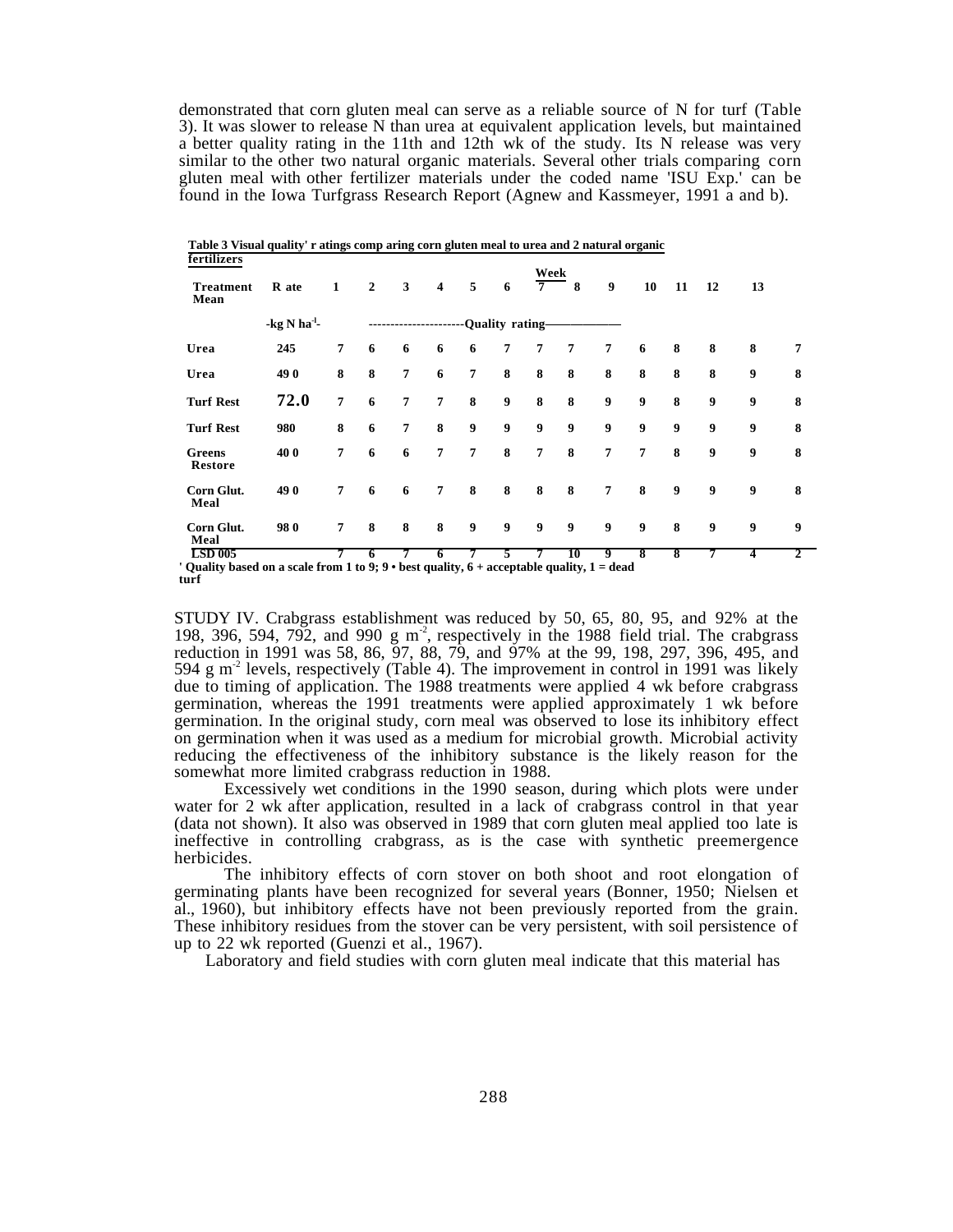the potential of being used as a natural 'weed and feed' product to inhibit the establishment of germinating weeds in mature turf stands. There is an inhibitory substance in this corn byproduct that acts as a growth regulator to prevent root formation of germinating plants. When drying occurs, the plant dies. A drying period is required for weed control. If the treated area remains excessively wet

| mear in neig anas.     |                             |                                |                     |  |
|------------------------|-----------------------------|--------------------------------|---------------------|--|
| Level<br>-g $m^{-2}$ - | 1988<br>Control<br>$-9/0 -$ | 1991<br>Level<br>-g $m^{-2}$ - | Control<br>$-9/0 -$ |  |
| $\boldsymbol{0}$       | $\boldsymbol{0}$            | $\boldsymbol{0}$               | $\boldsymbol{0}$    |  |
| 198                    | 50                          | 99                             | 58                  |  |
| 396                    | 65                          | 198                            | 86                  |  |
| 594                    | 80                          | 297                            | 97                  |  |
| 792                    | 95                          | 396                            | 87                  |  |
| 990                    | 92                          | 495                            | 79                  |  |
|                        |                             | 594                            | 97                  |  |
| LSD 0.05               | 22                          | LSD 0.05                       | 26                  |  |

Table 4 Crabgrass reduction in Kentucky bluegrass turf treated with corn gluten meal in field trials.

during the germination period, control is reduced. For plants with fully developed root systems, the material acts as a natural, organic N source with N release characteristics similar to other commercially available organic N sources. For the material to be used as a weed control, timing will be important. If the material is applied too early or too late, weed control is reduced. Further work is presently under way to determine the best time of application.

Although nearly complete control of crabgrass in Kentucky bluegrass turf is possible with corn gluten meal, the application levels required are excessive. A level of 99 g m<sup>-2</sup> (2 Ibs. N 1000 ft<sup>-2</sup>), which can provide 58% reduction in crabgrass establishment, would be practical in the spring application and is the suggested application level for crabgrass control with this material. In July 1991, U.S. patent #5,030,268 was issued on the use of corn gluten meal as a preemergence herbicide when the material is applied to the soil surface (Christians, 1991). Marketing agreements are under negotiation in the spring of 1993.

Other studies not included in this paper have shown that corn gluten meal is an effective inhibitor of a wide variety of monocotyledonous and dicotyledonous plants. Further tests are being conducted to determine the weed spectrum and to investigate the use of this material in other cropping systems.